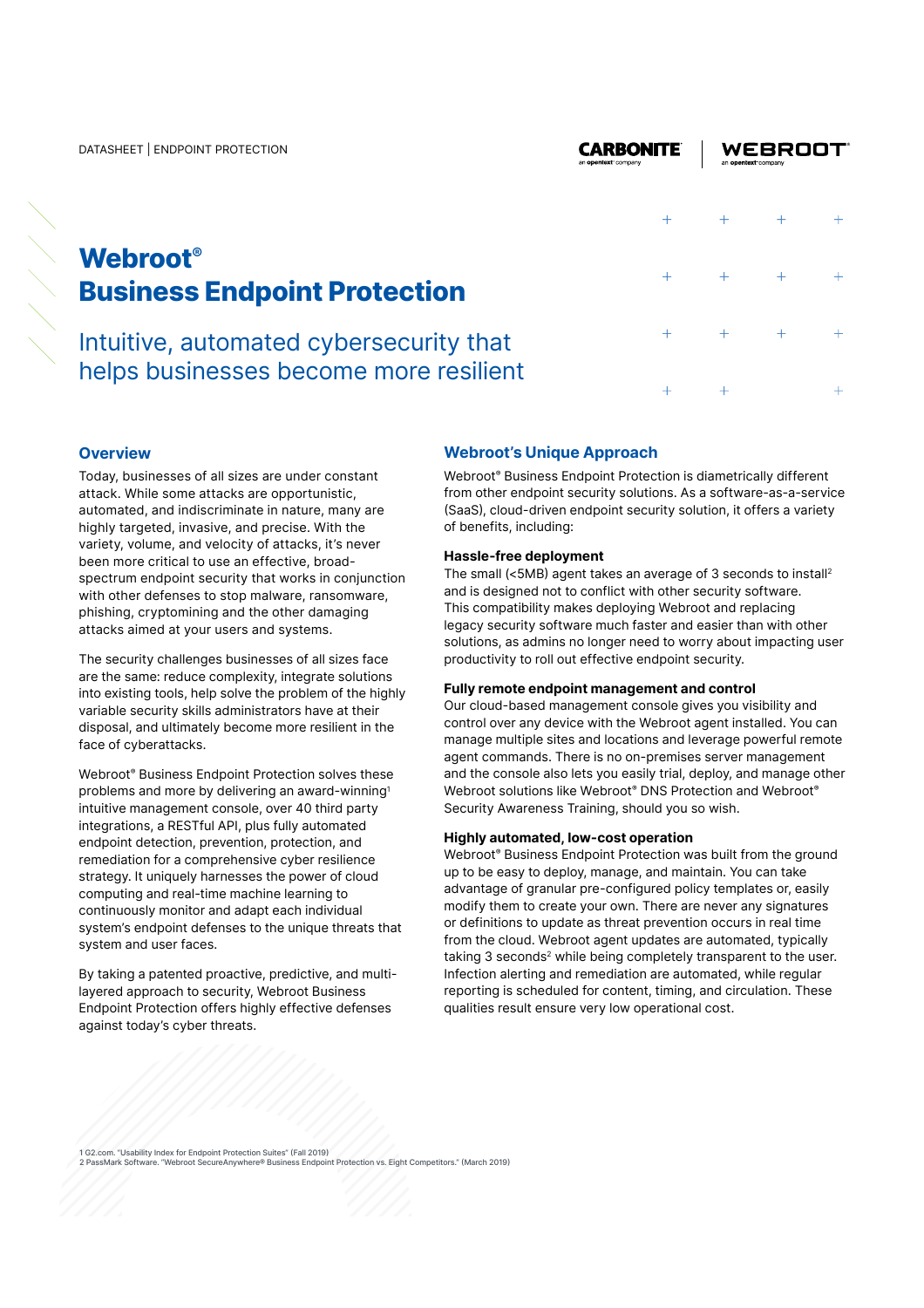#### **Protection online and off**

Webroot uses propriety technology to monitor, journal, and contain infections even when an endpoint is offline. System and user data is protected offline too. Rather than using Windows® Volume Shadow Copy, which may be compromised by malware, Webroot protection uses a patented approach to preserving device data and protect the local host drive from being compromised or needing reimaging.

#### **Independently benchmarked low system overheads**

A key benefit of our cloud-driven approach is that the intense processing of malware discovery and analysis is performed in the cloud. Independent testing by PassMark Software shows Webroot protection has the lightest overall system resource usage among leading competitor products.2 Full scheduled scans are transparent to users and system CPU and RAM usage are lightweight and don't hog resources.

#### **Innovative detection technology**

Unlike traditional approaches, which only have one opportunity to detect and stop a threat, next-generation Webroot protection works in multiple stages. First, it looks to predictively prevent malware from infiltrating the system. Then, it works to prevent malware and unknown files from executing if they display malicious behavior. Then, if a previously-unknown file (i.e. potential infection) does execute, Webroot protection monitors and journals the file's activity until it can classify it appropriately. If the file is deemed a threat, any changes it made to local drives are automatically rolled back to their pre-infected state. Not only is this multi-stage strategy more effective against modern threats, but it also reduces the chance of false positives.

#### **Powered by world-class real-time threat intelligence**

All Webroot solutions are backed by the Webroot® Platform, which integrates the same global Webroot BrightCloud® Threat Intelligence trusted by more than 100 network, security, and technology vendors to enhance the security of their products and services. Our 6th-generation machine learning architecture processes over half a trillion threat objects per day from a variety of vetted sources, as well as tens of millions of real-world customer endpoints, allowing us to generate around 1,000 new or revised machine learning models per day to help customers and partners all over the world achieve cyber resilience.

#### **Webroot**® **Business Endpoint Protection at a Glance**

- **Secure and resilient distributed cloud architecture** Uses multiple secure data centers globally to support customers and roaming users with full-service resilience and redundancy.
- Layered user and device defenses Stops attacks that take advantage of poor user awareness, not just those that target device vulnerabilities.
- Malware detection and prevention Blocks viruses. malware, Trojans, phishing, ransomware, spyware, browser-based attacks, cryptojacking, credential-stealing malware, script-based, and fileless attacks, and a wide range of other threats.
- Multi-shield protection Webroot's multi-shield protection includes Real-Time, Behavior, Core System, Web Threat, Identity, Phishing, Evasion, and Offline shields for detection, prevention and protection from complex attacks.
- Malicious script protection Patented Webroot® Evasion Shield technology detects, blocks, and remediates (quarantines) evasive script attacks, whether they are filebased, fileless, obfuscated, or encrypted, and prevents malicious behaviors from executing in PowerShell, JavaScript, and VBScript.
- User identity and privacy protection The Identity Shield (browser and application isolation) is trusted by the world's leading banks to stop attacks like DNS poisoning, keylogging, screen grabbing, cookie scraping, clipboard grabbing, and browser and session hijacking by malicious software.
- White and blacklisting Offers direct control over application execution.
- **Intelligent firewall** The system-monitoring and application-aware outbound firewall augments the builtin Windows® firewall to protect users both on and off corporate networks.
- Infrared dynamic risk prevention Analyzes individual user behavior to dynamically tailor malware prevention heuristics.
- **Powerful heuristics** Lets admins adjust heuristic detection based on risk tolerance for file execution.
- Full offline protection Stops attacks even when offline and enables admins to create separate file execution policies for local disk, USB, CD, and DVD drives.
- **Multi OS, virtualization, terminal server, and Citrix**  support - Supports MacOS® devices, Windows® computers and servers, virtualization, terminal server, and Citrix environments.
- Multi-language support The installed agent supports 13 languages.
- **Free, award-winning telephone support** Our in-house support team is standing by to resolve issues with a 95% customer satisfaction rate.
- **Transparent usage and billing** Webroot My Usage and My Billing portals within the management console make tracking and payment transparent.